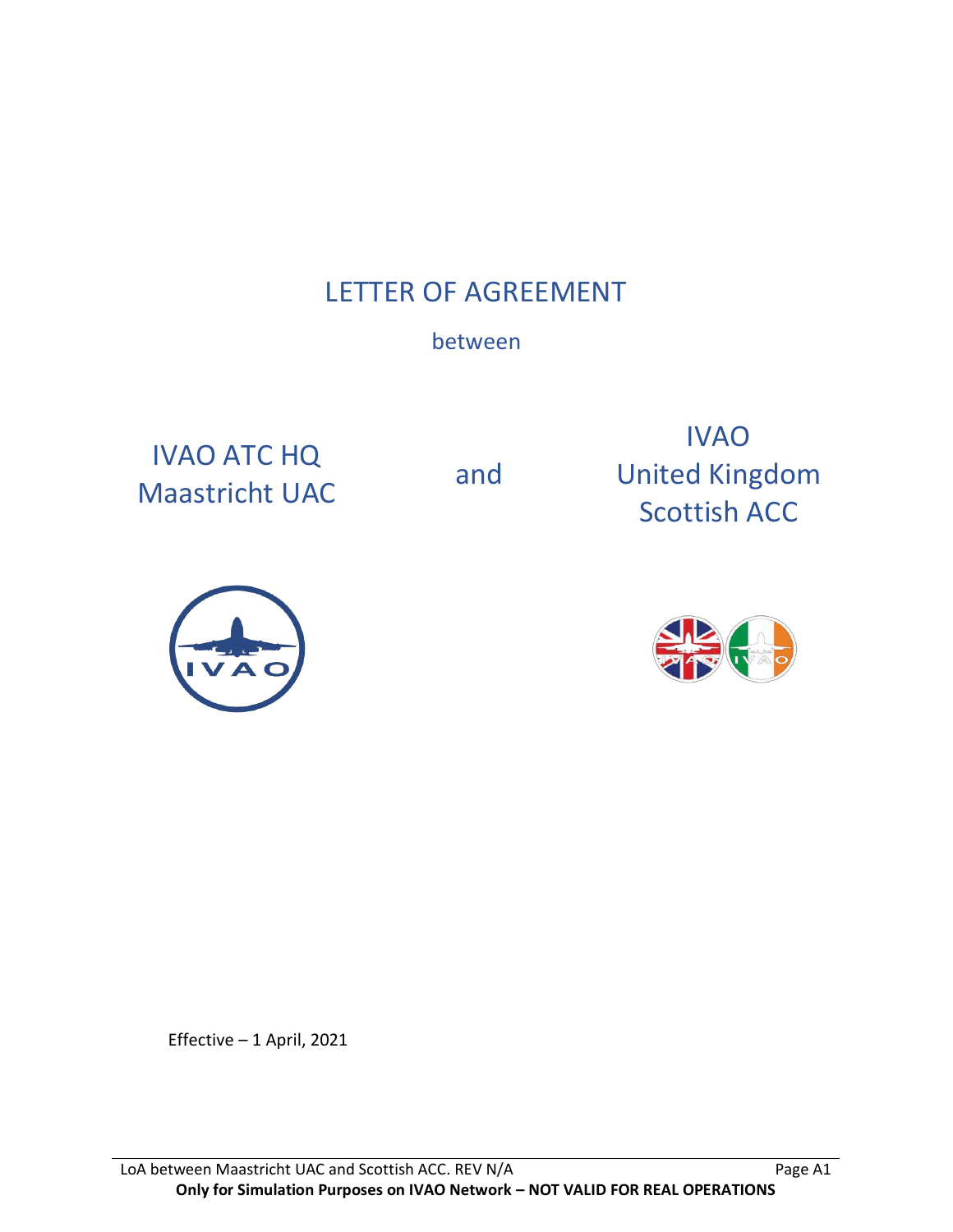## 1 General

## 1.1 Purpose

The purpose of this Letter of Agreement is to define the coordination procedures to be applied between Maastricht UAC and Scottish ACC when providing ATS to General Air Traffic and Operational Air Traffic.

These procedures are supplementary to those specified in IVAO Documentation and/or Divisional website Documents.

## 1.2 Operational Status.

Both Divisions shall keep each other advised of any changes in the operational status of their facilities and navigational aids, which may affect the procedures specified in this Letter of Agreement.

# 2 Areas of Responsibility for the Provision of ATS

## 2.1 Areas of Responsibility

The lateral and vertical limits of the respective areas of responsibility are as follows:

Note: See para 2.2 for the description of the areas where delegation of the responsibility for the provision of ATS is applicable.

## 2.1.1 Maastricht UAC

| Lateral limits:  | AmsterdamMaastricht FIR as published in the AIP Netherlands |
|------------------|-------------------------------------------------------------|
| Vertical limits: | FL 245 – FL 660                                             |

ICAO airspace classification for the area of responsibility of Maastricht UAC along the common boundary of the areas of responsibility of Maastricht UAC and Scottish ACC is described in Annex B to this Letter of Agreement.

#### 2.1.2 Scottish ACC

Lateral limits: LondonScottish FIR/UIR as published in the AIP United Kingdom

Vertical limits: FL 245 – UNL

ICAO airspace classification for the area of responsibility of Scottish ACC along the common boundary of the areas of responsibility of Maastricht UAC and Scottish ACC is described in Annex B to this Letter of Agreement.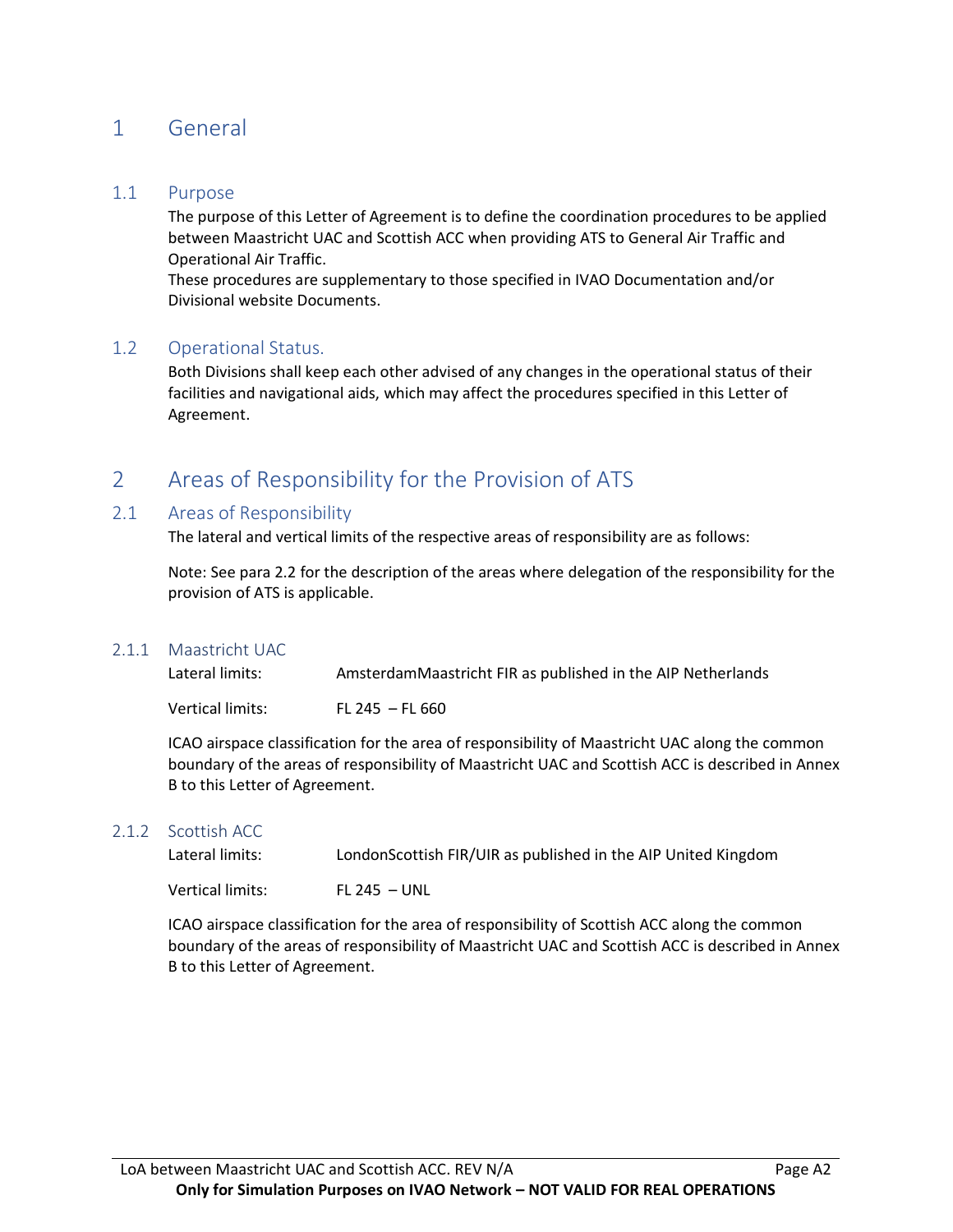2.2 Areas for Cross Border Provision of ATS (ATS Delegation)

The provision of ATS in respect of this LoA means the following services: Air Traffic Control Service (ATC), Flight Information Service (FIS) for controlled flights, Alerting Service (ALRS)

- 2.2.1 Delegation of ATS from Maastricht UAC to Scottish ACC Not applicable.
- 2.2.2 Delegation of ATS from Scottish ACC to Maastricht UAC Not applicable.
- 2.2.3 Other Areas for Cross Border Provision of ATS Not applicable.
- 2.2.4 Alerting Service

The ATS unit responsible for the provision of ATS, by virtue of delegation, shall provide alerting service and shall notify immediately the supervisor of the delegating ATS unit. The supervisor of the delegating ATS unit shall notify the appropriate rescue coordination centre as required.

2.2.5 Territorial Matters

- Not applicable -

2.3 Special Provisions

- Not applicable -

## 3 Procedures

The procedures to be applied by Maastricht UAC and Scottish ACC are detailed in the Annexes to this Letter of Agreement:

- Annex A Definitions and Abbreviations Annex B Area of Common Interest Annex C Exchange of Flight Data Annex D Procedures for Coordination Annex E Transfer of Control and Transfer of Communications Annex F ATS Surveillance Based Coordination Procedures
- Annex G Checklist of Pages

# 4 Revisions and Deviations.

## 4.1 Revision of this Letter of Agreement

The revision of the present Letter of Agreement, excluding Annexes and their Appendices, requires the mutual written consent of the signatories.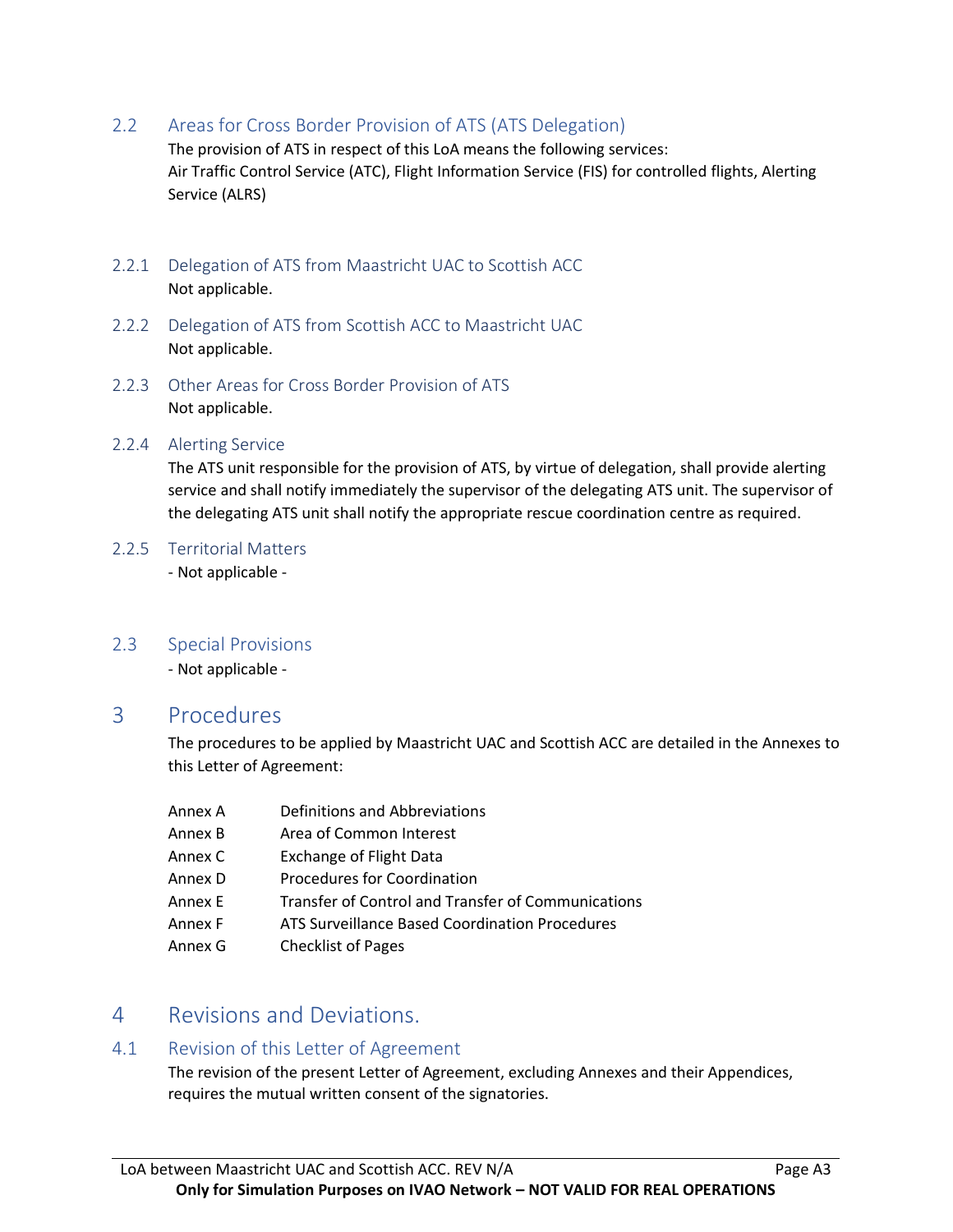## 4.2 Revision of the Annexes to the Letter of Agreement.

The revision of Annexes to the present Letter of Agreement requires the mutual written consent of the representatives of the respective IVAO Divisions designated by the respective signatories, normally the ATC Operations Coordinator at the respective Division.

## 4.3 Temporary Deviations.

When necessary, the ATC Department of the IVAO Divisions concerned may introduce, by mutual agreement and for a specified period of time, temporary modifications to the procedures laid down in the Annexes to the present Letter of Agreement.

## 4.4 Incidental Deviations.

Instances may arise where incidental deviations from the procedures specified in the Annexes to this Letter of Agreement may become necessary. Under these circumstances air traffic controllers are expected to exercise their best judgement to ensure the safety and efficiency of air traffic.

## 5 Cancellation.

- 5.1 Cancellation of the present Letter of Agreement by mutual written agreement of the respective IVAO Divisions may take place at any time.
- 5.2 Cancellation of this Letter of Agreement by either IVAO Division is possible at any time, provided that the cancelling party declares its intention in writing to cancel the Letter of Agreement with a minimum pre-notification time of 6 months before the date the cancellation is to take effect.

## 6 Interpretation and Settlement of Disputes.

- 6.1 Should any doubt or diverging views arise regarding the interpretation of any provision of the present Letter of Agreement or in case of dispute regarding its application, the parties shall endeavor to reach a solution acceptable to both of them.
- 6.2 Should no agreement be reached, each of the parties shall refer to IVAO HQ ATC Operations Department, to which the dispute shall be submitted for settlement.

## 7 Validity

This LoA becomes effective 1 April, 2021 and supersedes the Letter of Agreement between Maastricht ACC and Scottish ACC dated N/A.

Coen van Dorrestein – 523067 Shaun Ellis – 471730

ATC Ops Coordinator - Netherlands ATC Ops Coordinator - United Kingdom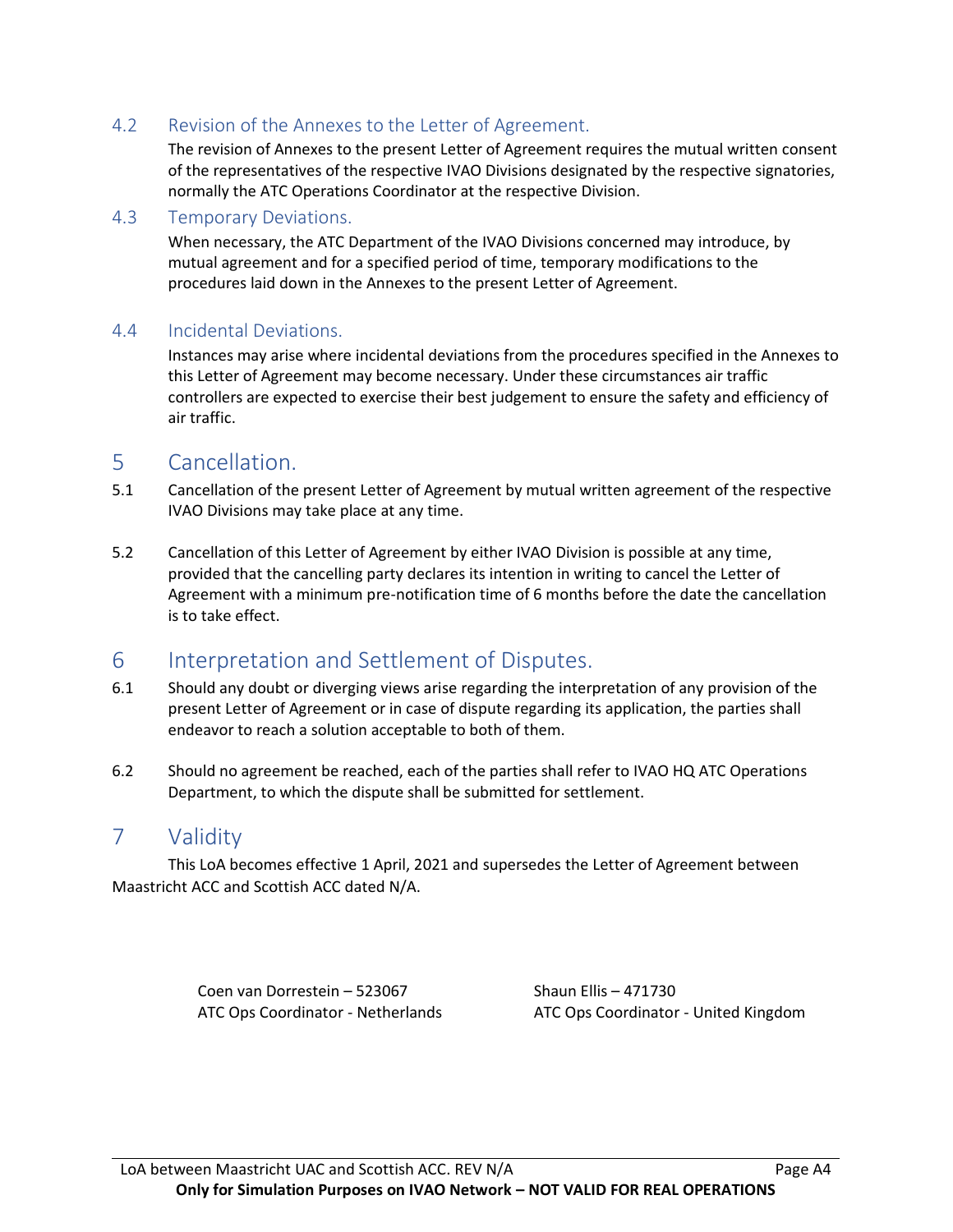## **Maastricht** UAC<sup>2</sup> **Scottish ACC**

## Annex A.

## Definitions and Abbreviations

Effective: 2021-04-01 Revised: N/A

## A.1 Definitions.

#### A.1.1 Area of Responsibility

An airspace of defined dimensions where a sole ATS unit has responsibility for providing air traffic services.

#### A.1.2 Area of Common Interest

A volume of airspace as agreed between two ATS units, extending into the adjacent/subjacent Areas of Responsibility, within which airspace structure and related activities may have an impact on air traffic coordination procedures.

#### A.1.3 Approval Request

Request from an ATS-unit to the ATS sector concerned for an approval of:

• an aircraft not yet airborne, whenever the flying time to the transfer of control point is less than the agreed minimum prenotification time, or

• an aircraft in flight intending to operate under conditions other than those described in mutually agreed procedures.

#### A.1.4 Division Level.

The flight level dividing two superimposed AoR for the provision of ATS.

#### A.1.5 General Air Traffic.

All flights which are conducted in accordance with the rules and procedures of ICAO and/or the national civil aviation regulations and legislation.

## A.1.6 Operational Air Traffic.

All flights which do not comply with the provisions stated for GAT and for which rules and procedures have been specified by appropriate national authorities.

## A.1.7 Reduced Vertical Separation Minimum.

A vertical separation minimum of 300 m (1 000 ft) which is applied between FL 290 and FL 410 inclusive, on the basis of regional air navigation agreements and in accordance with conditions specified therein.

#### A.1.7.1 RVSM Approved Aircraft

Aircraft that have received State approval for RVSM operations within the EUR RVSM airspace.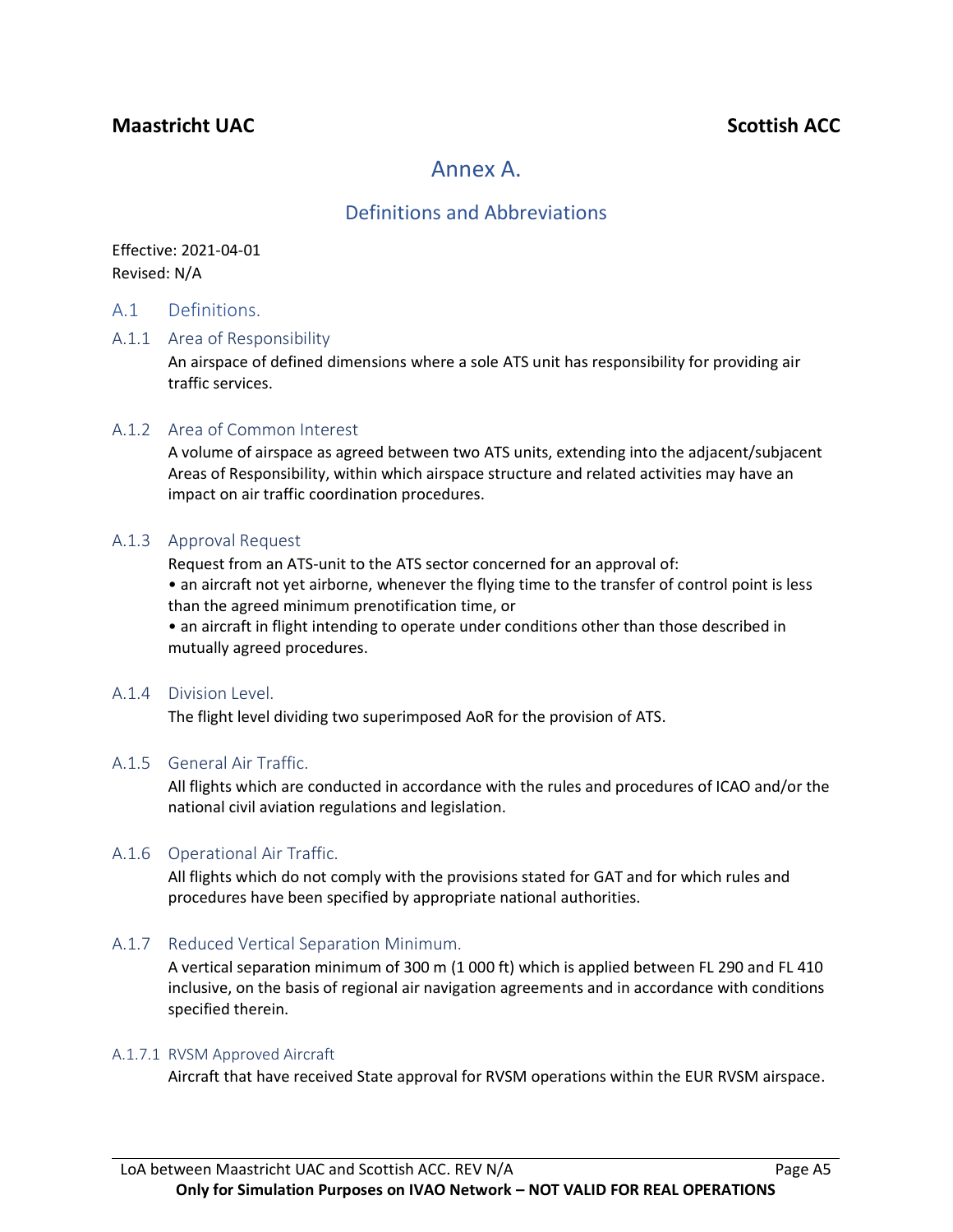#### A.1.8 Release

#### A.1.8.1 Release for Climb

An authorization for the accepting sector to climb (a) specific aircraft before the transfer of control.

Note: The transferring sector remains responsible within its Area of Responsibility for separation between the transferred aircraft and other aircraft unknown to the accepting unit, unless otherwise agreed.

#### A.1.8.2 Release for Descent

An authorization for the accepting sector to descend (a) specific aircraft before the transfer of control.

Note: The transferring sector remains responsible within its Area of Responsibility for separation between the transferred aircraft and other aircraft unknown to the accepting unit, unless otherwise agreed.

#### A.1.8.3 Release for Turn

An authorization for the accepting sector to turn (a) specific aircraft away from the current flight path by not more than 45 o before the transfer of control

Note: The transferring sector remains responsible within its Area of Responsibility for separation between the transferred aircraft and other aircraft unknown to the accepting unit, unless otherwise agreed.

#### A.1.9 State Aircraft

For the purposes of EUR RVSM, only aircraft used in military, customs or police services shall qualify as State aircraft.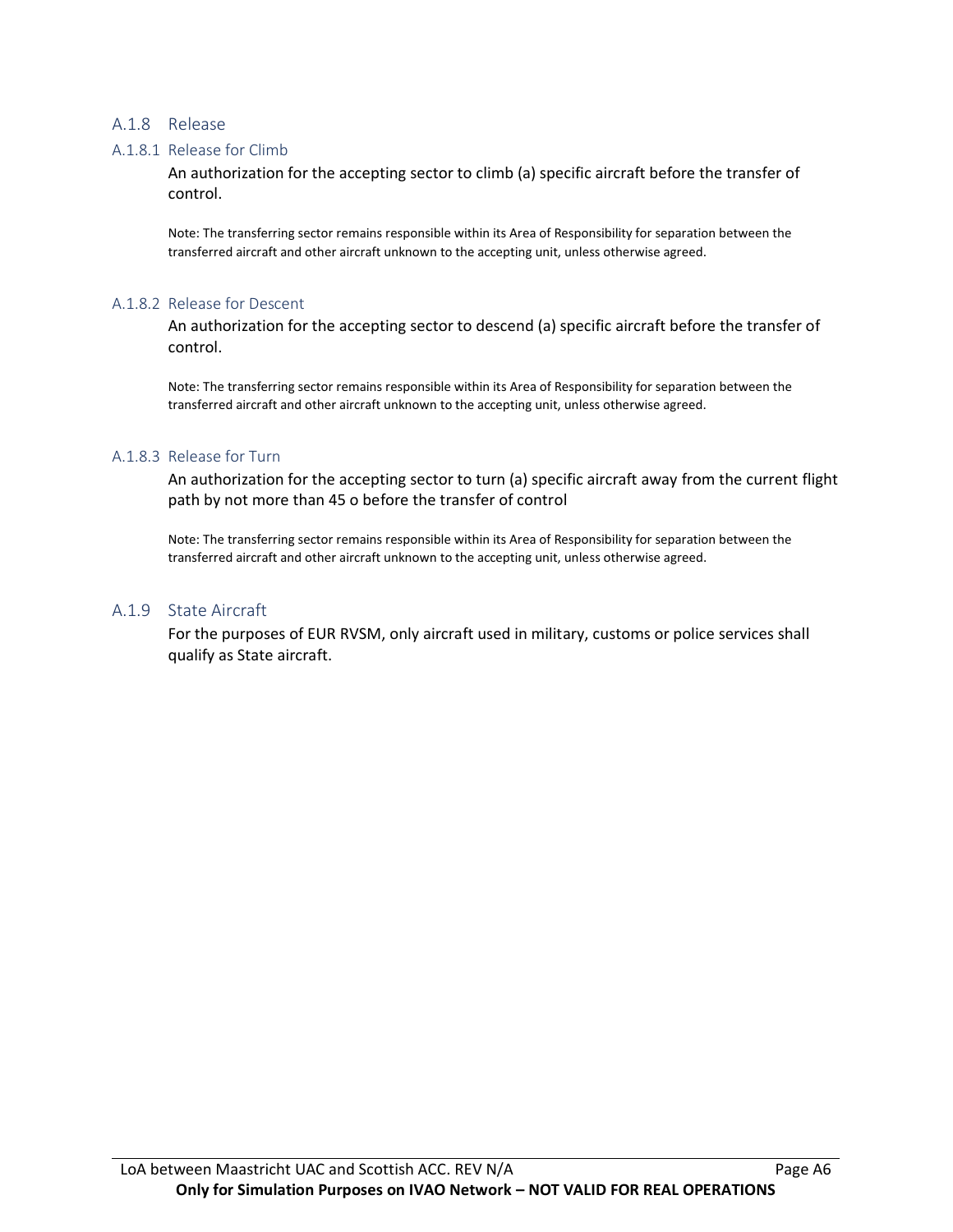## A.2 Abbreviations.

| <b>ACC</b>  | Area Control Center                          | <b>NM</b>         | <b>Nautical Mile</b>                      |
|-------------|----------------------------------------------|-------------------|-------------------------------------------|
| ACI*        | Area of Common Interest                      | <b>NM</b>         | <b>EUROCONTROL Network</b>                |
|             |                                              |                   | Management                                |
| <b>AIP</b>  | <b>Aeronautical Information Publication</b>  |                   |                                           |
| AoR*        | Area of Responsibility                       | OAT*              | <b>Operational Air Traffic</b>            |
| <b>APP</b>  | Approach Area / Approach ATS Unit            | OLDI <sup>*</sup> | On-line Data Interchange                  |
| <b>ATC</b>  | Air Traffic Control                          | <b>ORCAM</b>      | <b>Originating Region Code Assignment</b> |
|             |                                              |                   | Method                                    |
| <b>ATS</b>  | <b>Air Traffic Services</b>                  |                   |                                           |
| <b>ATZ</b>  | Air Traffic Zone                             | <b>RTF</b>        | Radio Telephony                           |
|             |                                              | <b>RVSM</b>       | <b>Reduced Vertical Separation</b>        |
|             |                                              |                   | Minimum                                   |
| <b>CBA</b>  | Cross-Border Area                            |                   |                                           |
| <b>CDR</b>  | <b>Conditional Route</b>                     | <b>SFC</b>        | Surface                                   |
| COP*        | <b>Coordination Point</b>                    | <b>SID</b>        | <b>Standard Instrument Departure</b>      |
| <b>CRC</b>  | <b>Control and Reporting Centre</b>          | <b>SSR</b>        | Secondary Surveillance Radar              |
| <b>CTA</b>  | Control Area                                 | <b>STAR</b>       | <b>Standard Instrument Arrival</b>        |
| <b>CTR</b>  | Control / Enroute ATS Unit                   |                   |                                           |
| <b>CTZ</b>  | Control Zone                                 | <b>TMA</b>        | <b>Terminal Maneuvering Area</b>          |
|             |                                              | <b>TRA</b>        | <b>Temporary Reserved Area</b>            |
| DFL*        | Division Flight Level                        | <b>TSA</b>        | <b>Temporary Segregated Area</b>          |
|             |                                              | <b>TWR</b>        | Aerodrome Control Tower                   |
| <b>ETO</b>  | <b>Estimated Time Over Significant Point</b> |                   |                                           |
| <b>EUR</b>  | European                                     | <b>UAC</b>        | <b>Upper Area Control Centre</b>          |
|             |                                              | UHF               | <b>Ultra High Frequency</b>               |
| <b>FIR</b>  | <b>Flight Information Region</b>             | <b>UIR</b>        | <b>Upper Flight Information Region</b>    |
| FLA*        | <b>Flight Level Allocation</b>               | <b>UNL</b>        | Unlimited                                 |
| <b>FIS</b>  | <b>Flight Information Services</b>           | <b>UTC</b>        | <b>Coordinated Universal Time</b>         |
| FL.         | Flight Level                                 |                   |                                           |
|             |                                              | <b>VCS</b>        | <b>Voice Communication System</b>         |
| GAT*        | <b>General Air Traffic</b>                   | <b>VFR</b>        | <b>Visual Flight Rules</b>                |
| <b>GND</b>  | Ground                                       | <b>VHF</b>        | Very High Frequency                       |
|             |                                              |                   |                                           |
| <b>ICAO</b> | International Civil Aviation Organization    |                   |                                           |
| <b>IFR</b>  | Instrument Flight Rules                      |                   |                                           |
|             |                                              |                   |                                           |
| <b>KHz</b>  | Kilohertz                                    |                   |                                           |
|             |                                              |                   |                                           |
| $LoA*$      | Letter of Agreement                          |                   |                                           |
|             |                                              |                   |                                           |
| <b>MHz</b>  | Megahertz                                    |                   |                                           |

Note: Abbreviations marked with an \* are non-ICAO abbreviations.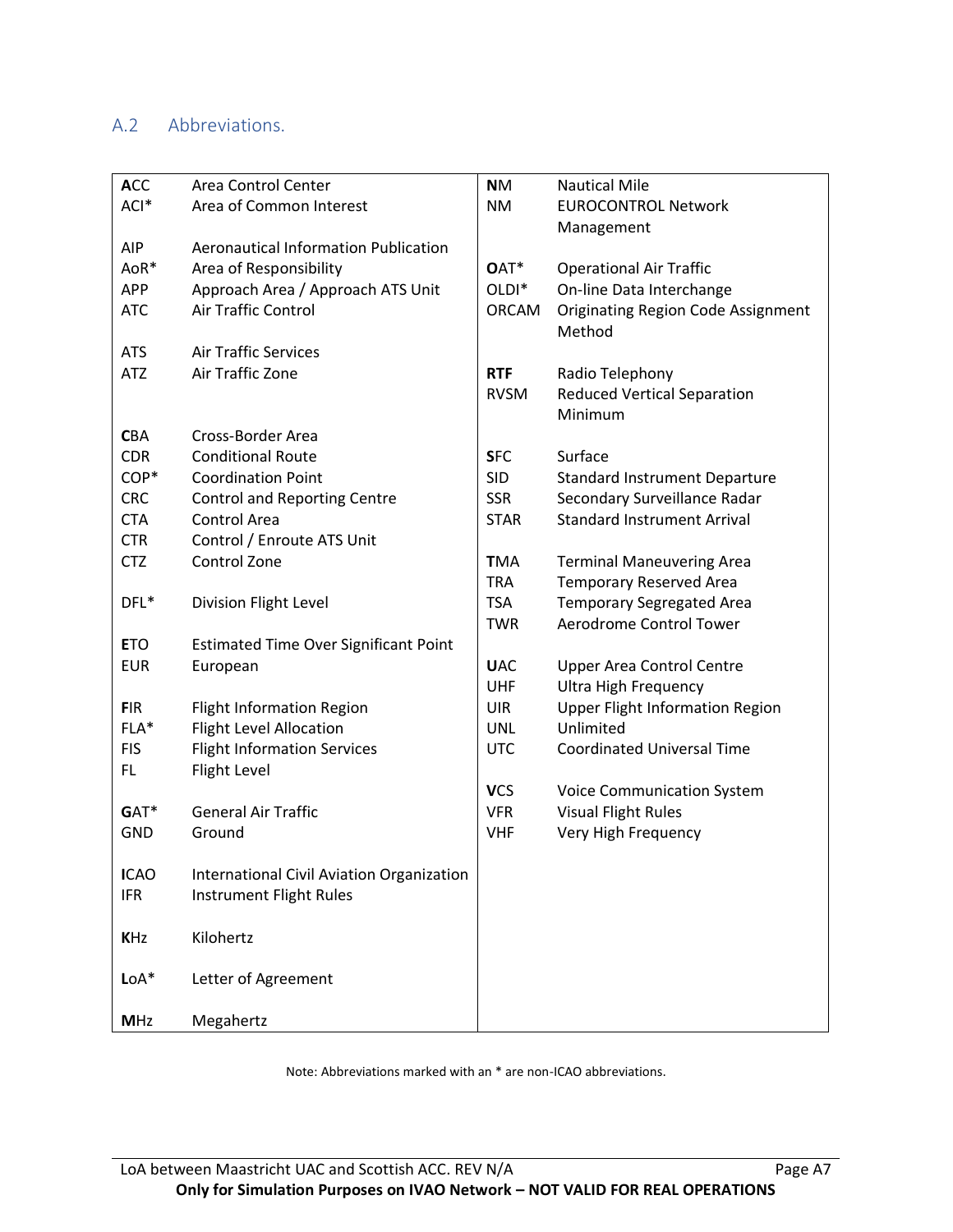# Annex B.

## Area of Common Interest

Effective: 2021-04-01 Revised: N/A

## B.1 Airspace Structure and Classification within the Area of Common Interest. The Airspace structure within the ACI is shown in Appendix of Annex B

## B.1.1 Maastricht FIR

| Area | <b>Vertical Limits</b> | Airspace<br><b>Classification</b> |
|------|------------------------|-----------------------------------|
| JTA  | FL 245 – FL 660        | ֊                                 |

## B.1.2 London UIR

| Area | <b>Vertical Limits</b> | Airspace<br><b>Classification</b> |
|------|------------------------|-----------------------------------|
| CTA  | $FL 245 - FL 660$      | ◡                                 |

- B.2 Sectorisation within the Area of Common Interest The Sectorisation within the ACI is shown in Appendix 1 of Annex B
- B.3 Special Areas within the Area of Common Interest
- B.3.1 Areas for Cross/Border Provision of ATS defined with other ATS Units within the ACI.

### B.3.1.1 ATS provision by Copenhagen ACC – Amsterdam FIR Within the Amsterdam the provision of ATS in accordance with the airspace classification is performed by Copenhagen ACC within the following areas:

B.3.1.1.1 GREFI Area – See Appendix 2 of Annex B

Lateral Limits: N550000 E0050000 – N550000 E0063000 – N543000 E0043209 – N550000 E0050000

Vertical limits: FL 245 – FL 660

Airspace Classification: C

## B.3.1.2 ATS provision by Copenhagen ACC – London and Scottish FIR

Within the London and Scottish FIR the provision of ATS in accordance with the airspace classification is performed by Copenhagen ACC within the following areas: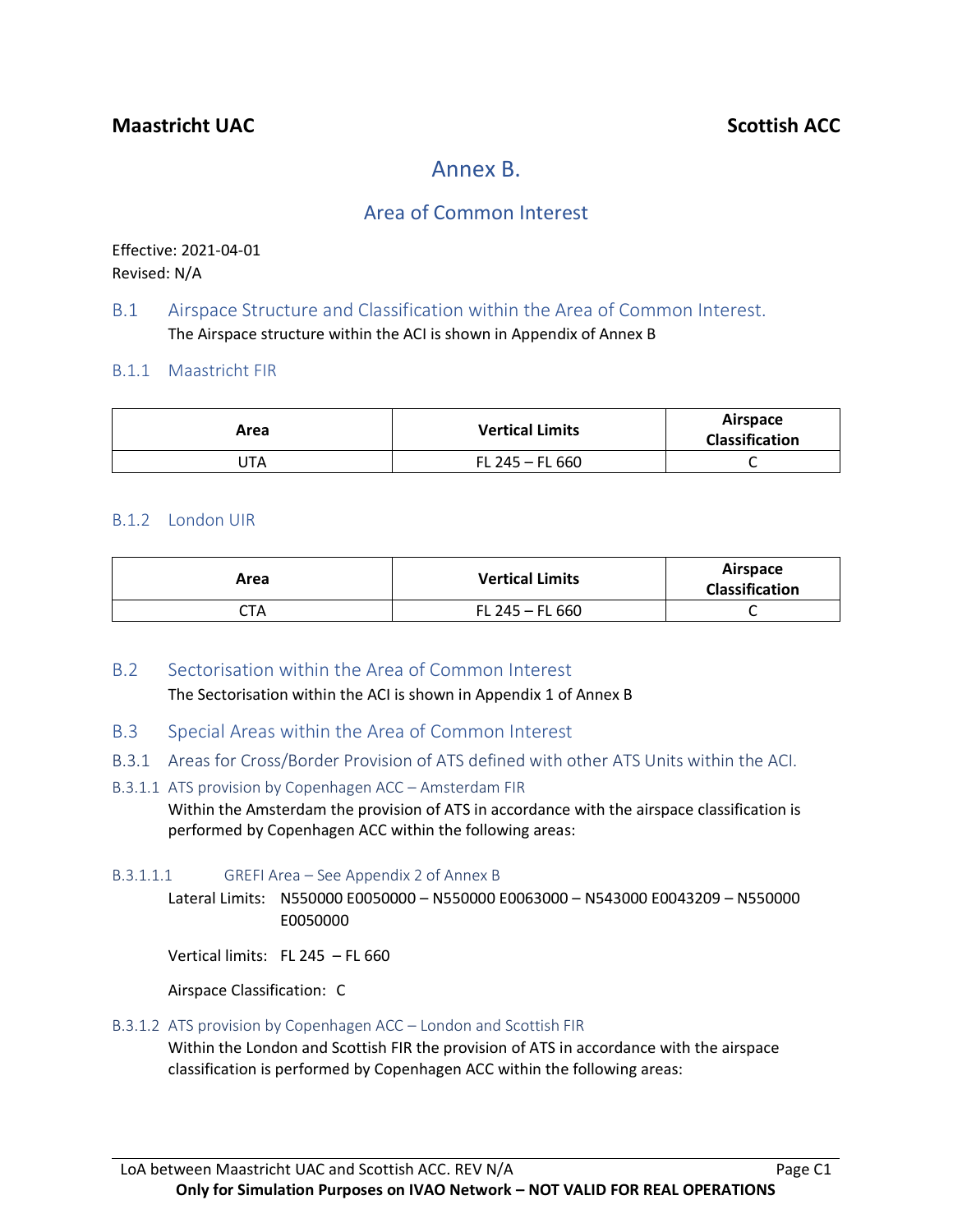#### B.3.1.2.1 North Sea High Area – See Appendix 2 of Annex B

Lateral Limits: N570000 E0050000 – N550000 E0050000 – N543000 E0043209 – N543843 E0042000 – N544927 E0041110 – N550225 E0040000 – N555116 E0033000 – N563035 E0033000 – N572000 E0042958 – N570000 E0050000

Vertical limits: FL 195 – FL 660

Airspace Classification: C

#### B.3.1.3 Other Areas

Not Applicable

B.4 Non-published Coordination Points within the Area of Common Interest. None.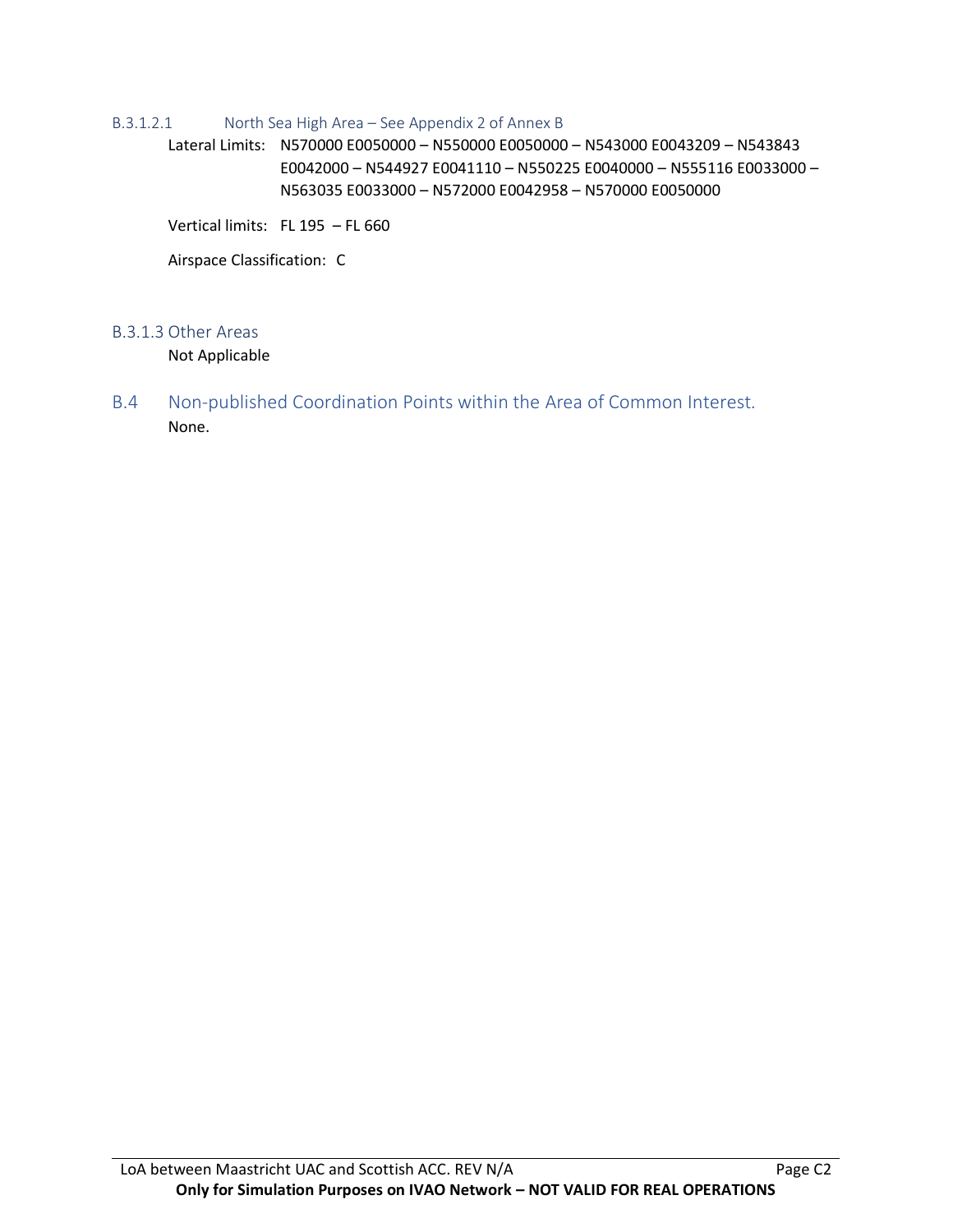## Appendix 1 of Annex B.

## **Maastricht UAC Sectorization**

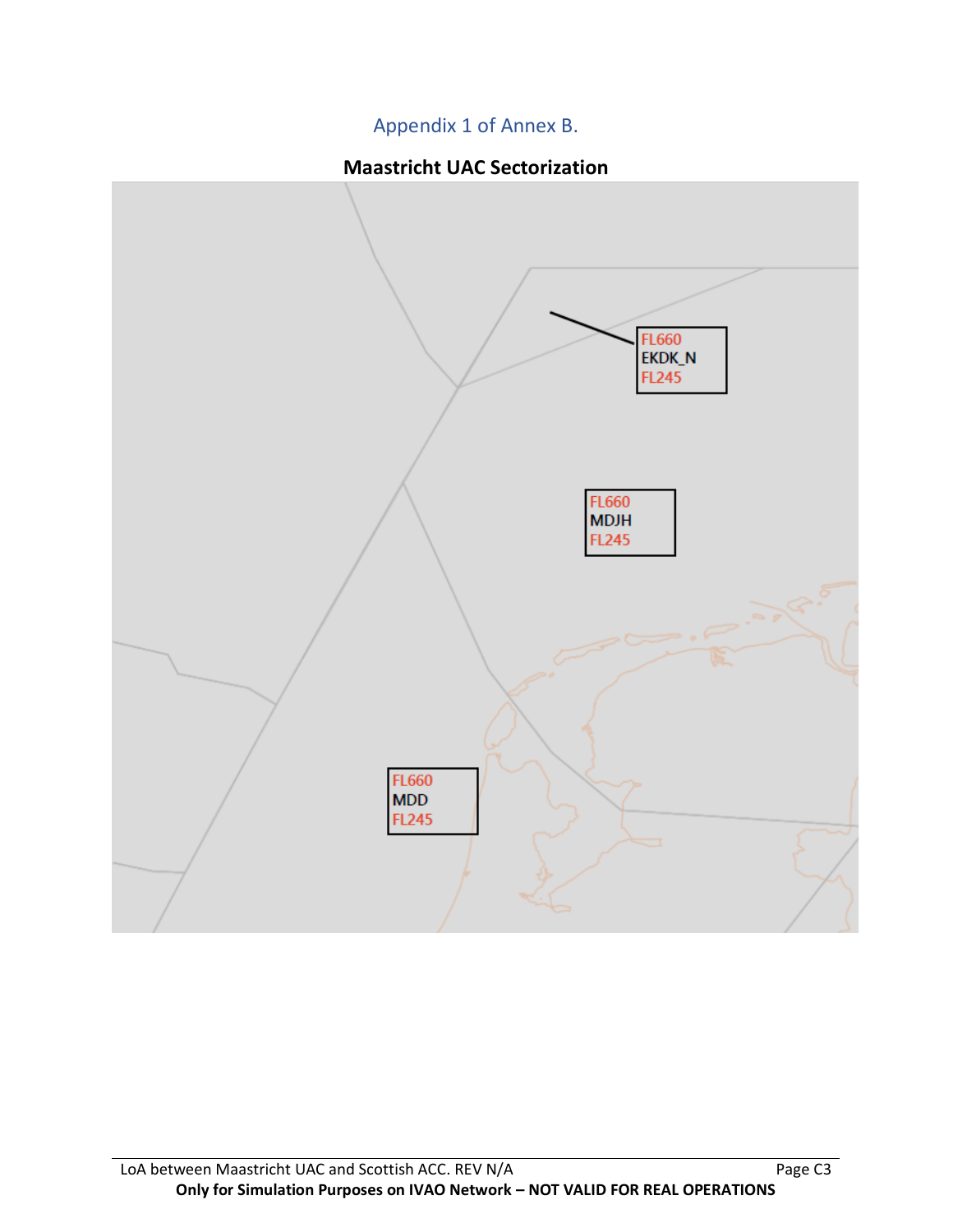

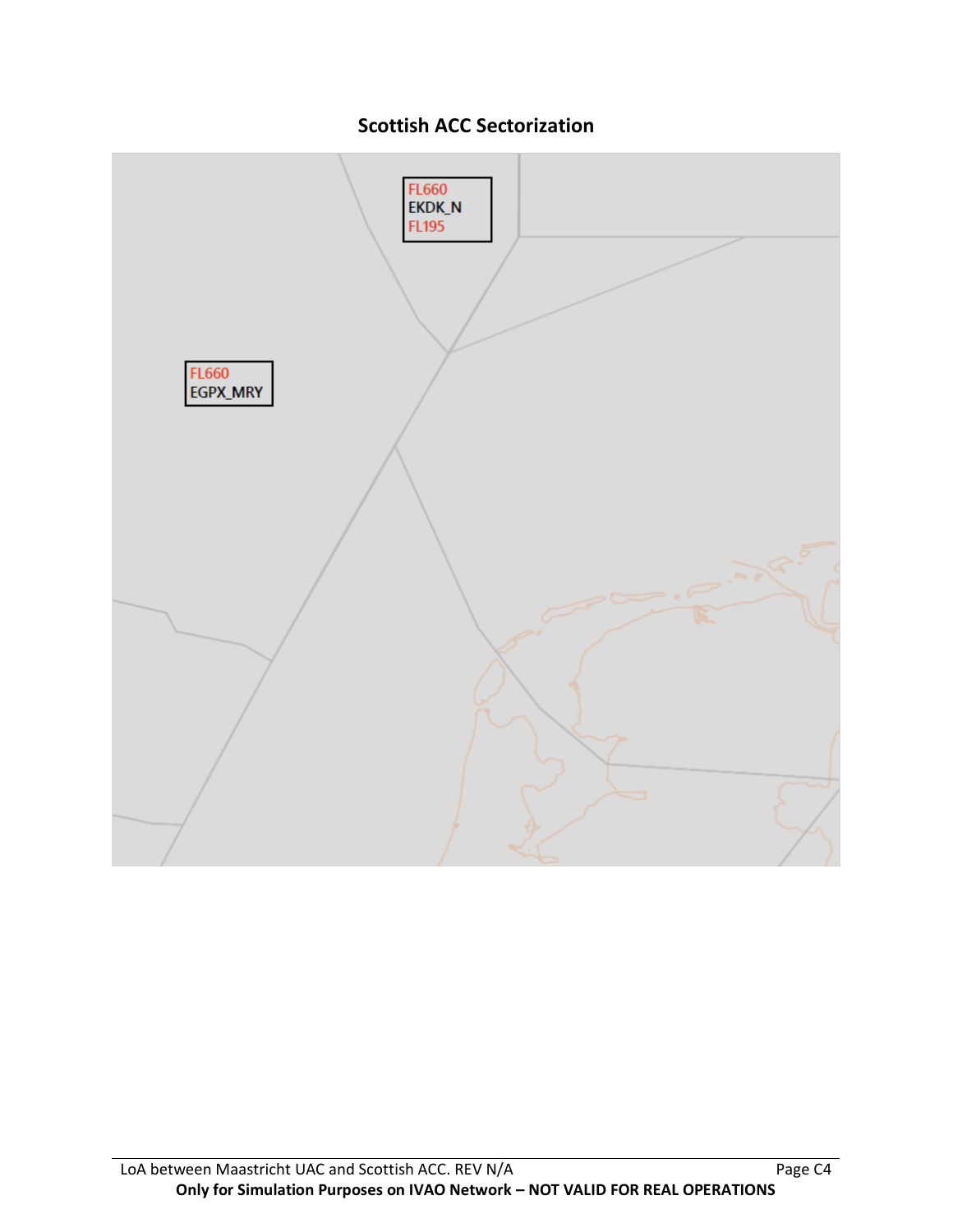## Appendix 2 of Annex B.

Area Names

## **North Sea High and GREFI area**

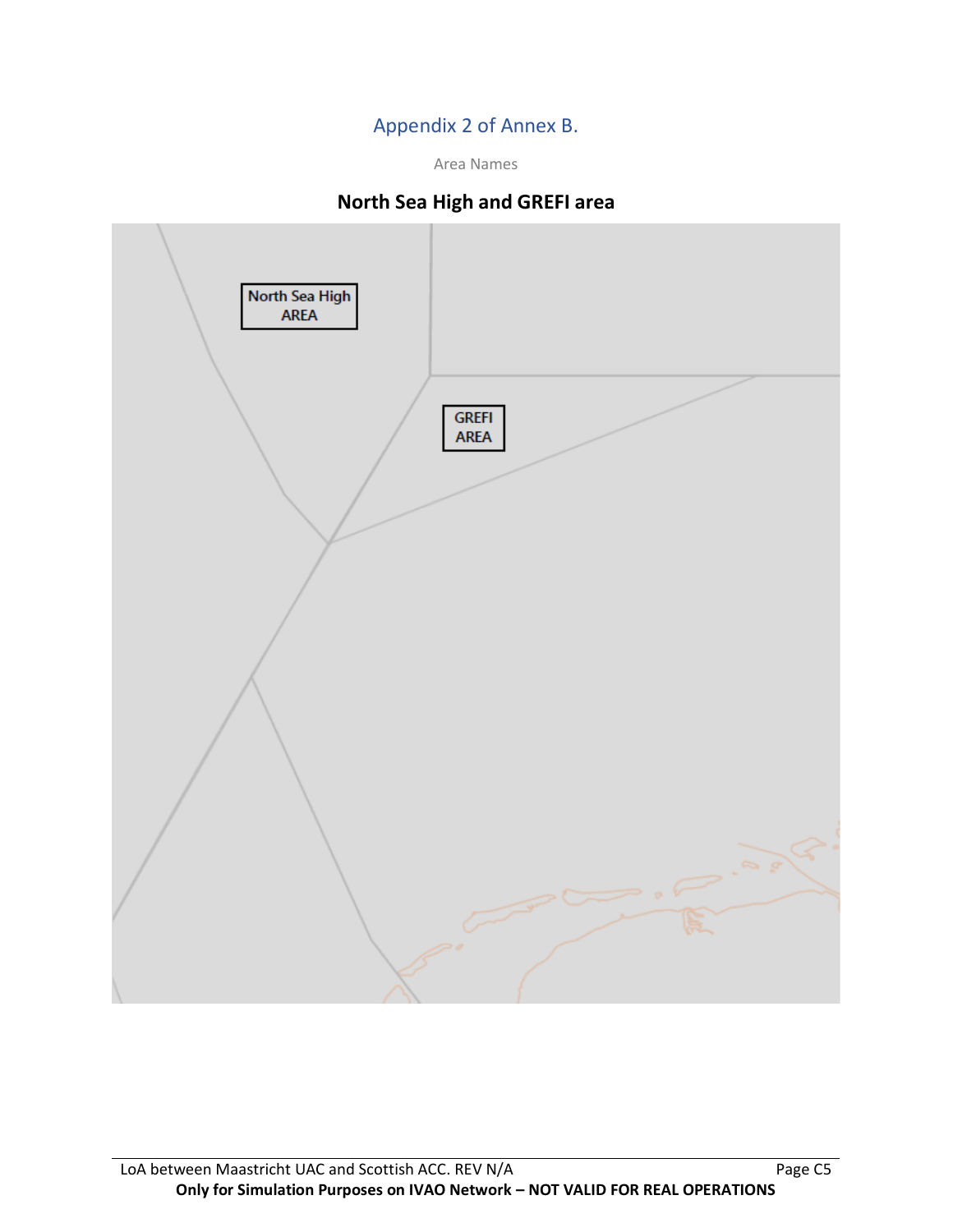## **Maastricht** UAC<sup>2</sup> **Maastricht** UAC<sup>2</sup> **Scottish ACC**

# Annex C.

## Exchange of Flight Data

## Effective: 2021-04-01 Revised: N/A

C.1 General

## C.1.1 Basic Flight Plans

Basic Flight plan data should normally be available at both ATS Units.

## C.1.2 Current Flight Plan Data

Messages, including current flight plan data, shall be forwarded by the transferring ATS unit to the accepting ATS unit either by automatic data exchange or by private text to the appropriate sector/position.

#### C.1.3 Revisions

Any significant revisions to the flight data are to be transmitted to the accepting ATS Unit.

Changes to the coordinated levels within 5 minutes of the ETO for the transfer of control point are subject to an Approval Request.

## C.2 Means of Communications and their Use

## C.2.1 Verbal Coordination

Not applicable due to current software limitations.

## C.2.2 Written Communication

When required, communication can be performed by private text between the relevant sectors or using semi-automatic systems depending on software capability.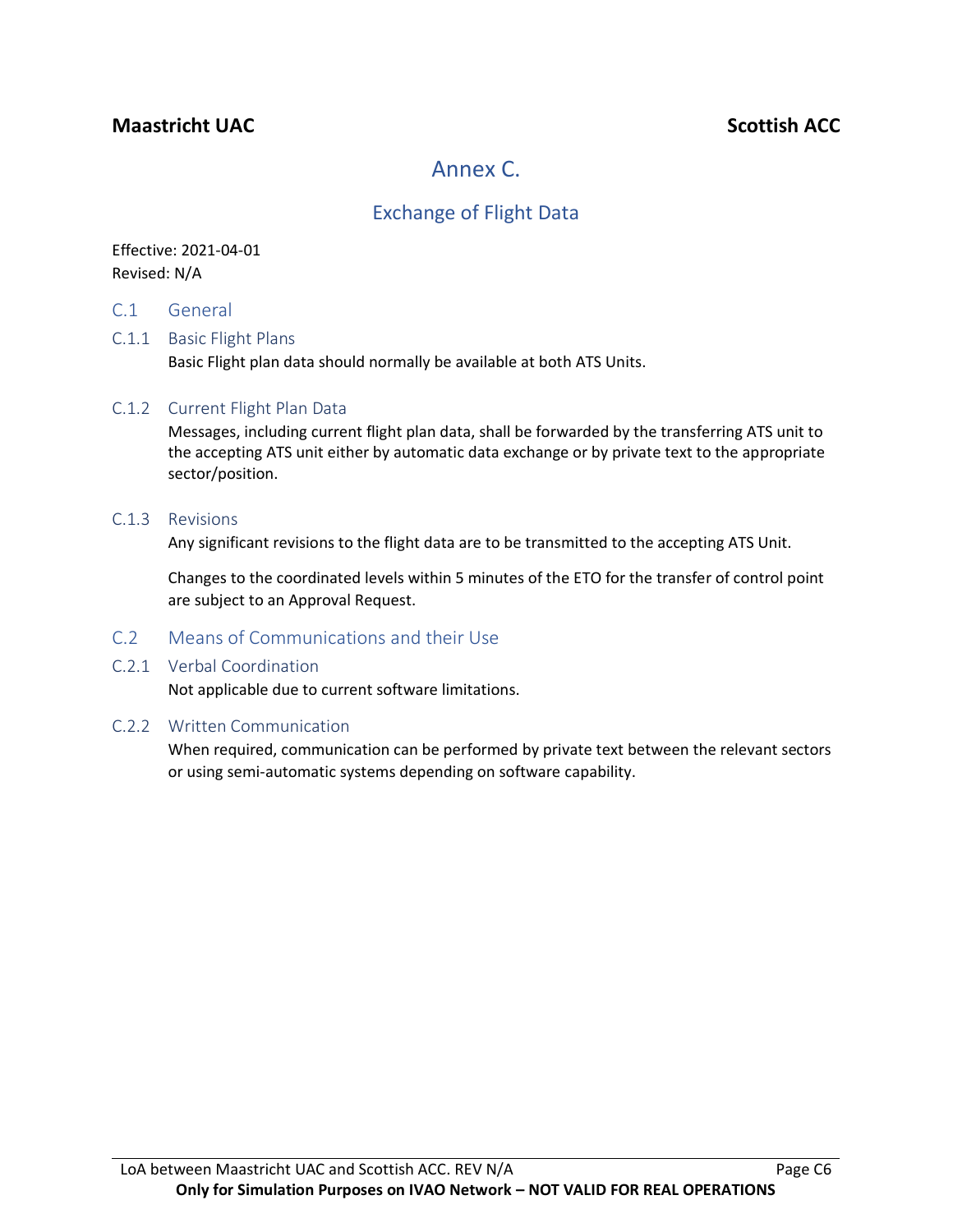# Annex D.

## Procedures for Coordination

Effective: 2021-04-01 Revised: N/A

- D.1 General Conditions for Acceptance of Flights
- D.1.1 Coordination of flights shall take place by reference to the COP for the relevant route and in accordance with the appropriate flight levels specified for the relevant route (see para D.2 and D.3).
- D.1.2 Flights shall be considered to be maintaining the coordinated level at the transfer of control point unless climb or descent conditions have been clearly stated by use of written coordination, except if otherwise described in paragraphs D.2 or D.3.
- D.1.3 If the accepting ATS Unit cannot accept a flight offered in accordance with the conditions specified above it shall clearly indicate its inability and specify the conditions under which the flight will be accepted.
- D.1.4 For any proposed deviation from the conditions specified in this Annex (e.g. COP, route or level) the transferring Unit shall initiate an Approval Request.
- D.1.5 The accepting ATS Unit shall not notify the transferring ATS Unit that it has established groundair communications with the transferred aircraft unless specifically requested to do so. The accepting Unit shall notify the transferring Unit in the event that communication with the aircraft is not established as expected.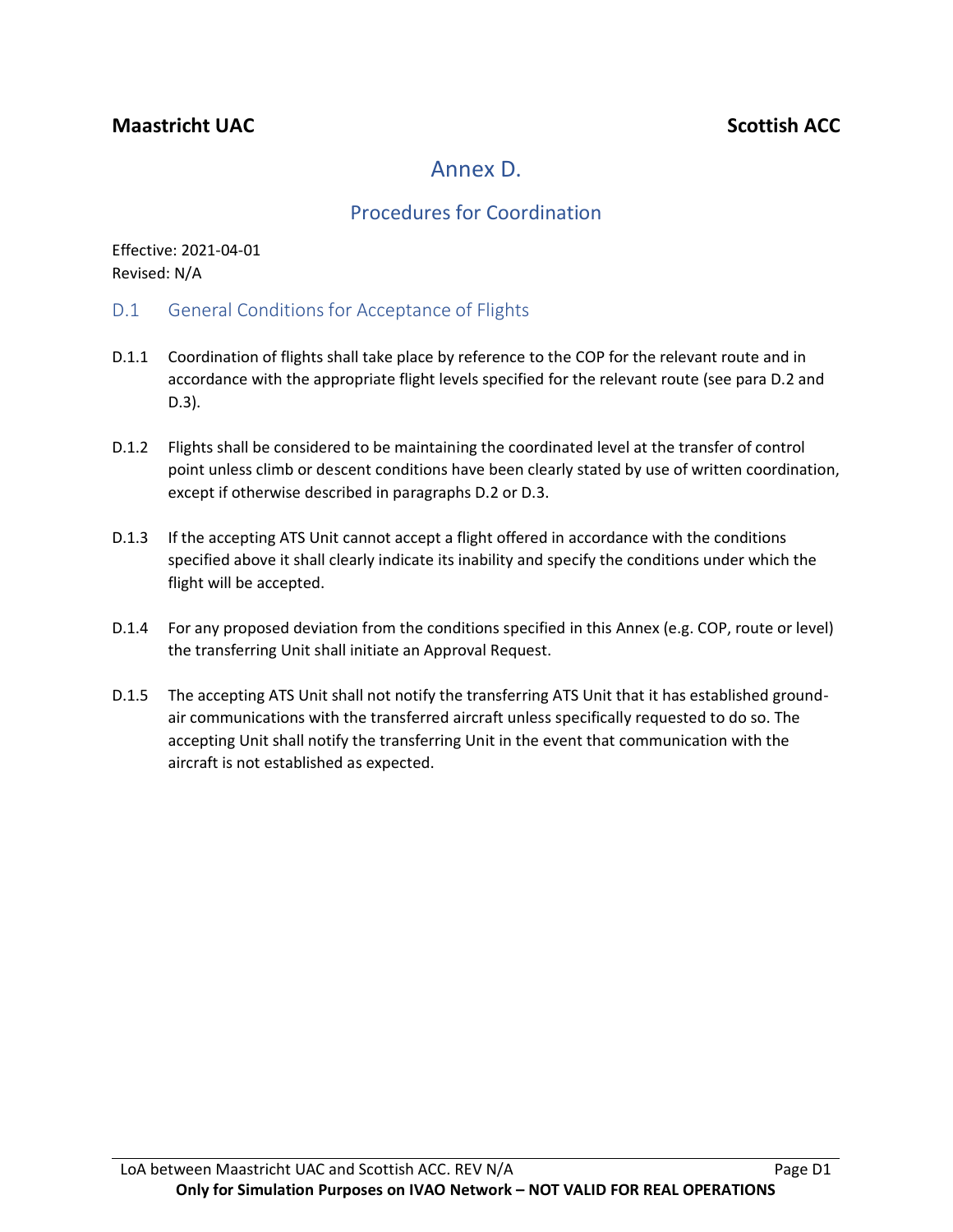## D.2 ATS Routes, Coordination Points and Flight Level Allocation

Available (ATS) routes, COPs to be used and flight allocation to be applied, unless otherwise described in paragraph D.3, are described in the tables below.

D.2.1 Flights from Maastricht UAC to Scottish ACC

## D.2.1.1 Flights from DeCo Sectors to Moray

#### **Overflights**

| <b>ATS Route</b> | <b>COP</b> | <b>Receiving Sector</b> | <b>FLA</b> | <b>Special</b><br><b>Conditions</b> |
|------------------|------------|-------------------------|------------|-------------------------------------|
| P1/DCT           | GODOS      |                         |            |                                     |
| M90 / DCT        | LONAM      | Moray                   | Even FLs   | Note 1                              |

Note 1 – Maastricht UAC will transfer Amsterdam Group departures via LONAM in the climb to FL300. This traffic is released for climb to FL330 and released for turns, subject to know traffic

## D.2.2 Flights from Scottish ACC to Maastricht UAC

#### D.2.2.1 Flights from Moray to DeCo Sectorts

#### **Overflights**

| <b>ATS Route</b> | <b>COP</b>   | <b>Receiving Sector</b> | <b>FLA</b> | <b>Special</b><br><b>Conditions</b> |
|------------------|--------------|-------------------------|------------|-------------------------------------|
| L74 / M982       | <b>TOPPA</b> |                         |            |                                     |
| L7 / M90 / N610  | LONAM        | Delta                   | Odd        |                                     |

Note 1 – Scottish AC shall ensure that the combined flow of traffic entering via TOPPA and LONAM are separated.

#### **Arrivals**

| <b>Destination</b>                   | <b>Routing</b> | <b>COP</b>   | <b>Receiving</b><br><b>Sector</b> | <b>FLA</b> | <b>Special</b><br><b>Conditions</b> |
|--------------------------------------|----------------|--------------|-----------------------------------|------------|-------------------------------------|
| <b>Brussels FIR</b><br>(except ELLX) | L74 / M982     | <b>TOPPA</b> | Delta                             | Max FL310  |                                     |
| LFAV, QO, QQ<br>and QT               |                |              |                                   |            |                                     |

Note 1 – FL250 may not be used as a cruising level in the Amsterdam FIR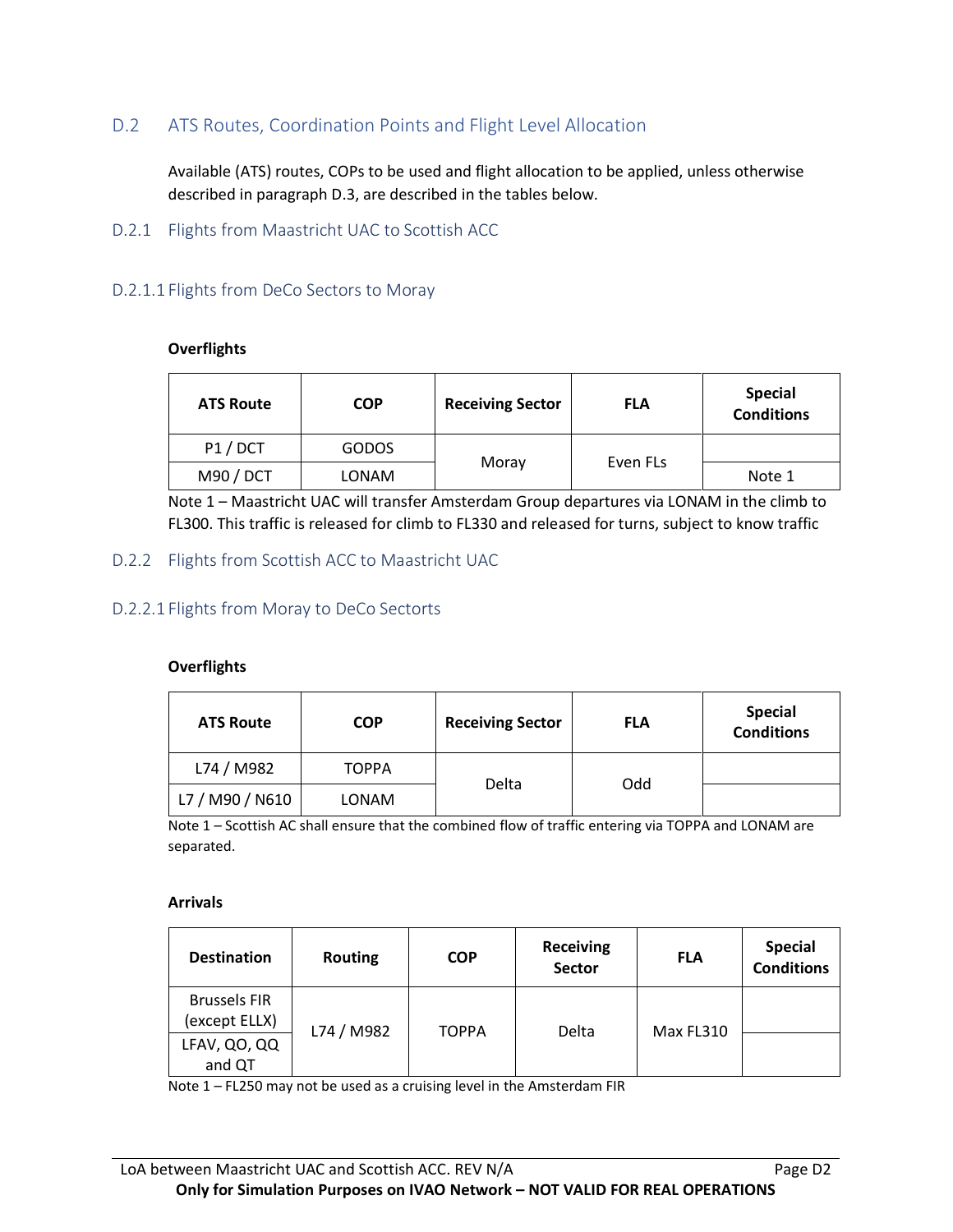## D.3 Special Procedures

## D.3.1 Off-Route Traffic

During hours of low military activity, London AC and Maastricht UAC may agree on the use of direct tracks without COP-change and without individual Approval Requests.

The Appropriate London AC sector will inform Maastricht UAC sector(s) if Off-Route is available and for how long. This can be withdrawn at any time and shall only be available as long as the relevant adjacent sectors (LAC-S/Koksy and/or LAC-S/Delta and/or LAC-N/Delta) are online.

## D.4 VFR Flights

Not applicable.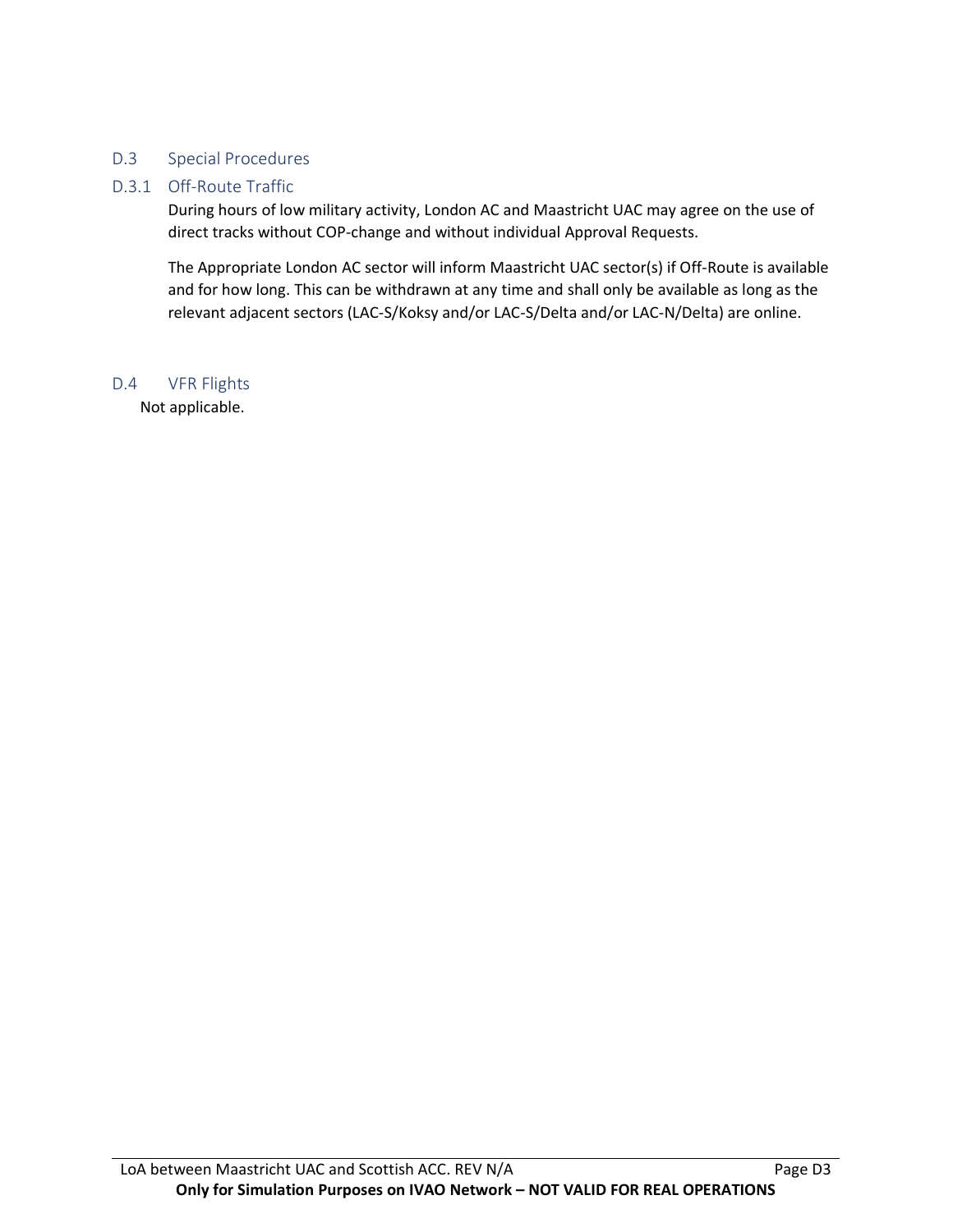# Annex E.

# Transfer of Control and Transfer of Communications

Effective: 2021-04-01 Revised: N/A

- E.1 Transfer of Control
- E.1.1 Transfer of control shall take place at the AoR boundary, unless otherwise specified in paragraph E.3.
- E.2 Transfer of Communication
- E.2.1 Transfer of communication shall take place not later than the transfer of control, unless otherwise coordinated.

Transfer of CPDLC shall commence concurrently with transfer of voice communications.

## E.2.2 Frequency allocation and sector arrangement of Maastricht UAC

E.2.2.1 Maastricht UAC DeCo Sectors

| <b>Sector</b> | Logon code   | <b>VHF</b>  | Callsign                |
|---------------|--------------|-------------|-------------------------|
|               | EDYY_DD_CTR  | 132.085 MHz | <b>Maastricht Radar</b> |
| <b>MDD</b>    | EDYY DEC CTR | 135.510 MHz | <b>Maastricht Radar</b> |
|               | EHAA SW CTR  | 123.850 MHz | Amsterdam Radar         |
|               | EHAA CTR     | 125.750 MHz | Amsterdam Radar         |
| <b>MDJH</b>   | EDYY DJH CTR | 134.705 MHz | Maastricht Radar        |
|               | EDYY DEC CTR | 135.510 MHz | <b>Maastricht Radar</b> |
|               | EHAA NE CTR  | 124.880 MHz | Amsterdam Radar         |
|               | EHAA CTR     | 125.750 MHz | Amsterdam Radar         |

## E.2.3 Frequency allocation and sector arrangement of Scottish ACC

## E.2.3.1 Scottish ACC Sectors

| <b>Sector</b> | Logon code   | <b>VHF</b>  | Callsign                |
|---------------|--------------|-------------|-------------------------|
| EGPX MRY      | EGPX MRY CTR | 129.225 MHz | <b>Scottish Control</b> |
|               | EGPX CTR     | 124.500 MHz | <b>Scottish Control</b> |
| EKDK N        | EKDK N CTR   | 134.680 MHz | Copenhagen Control      |
|               | EKDK CTR     | 133.155 MHz | Copenhagen Control      |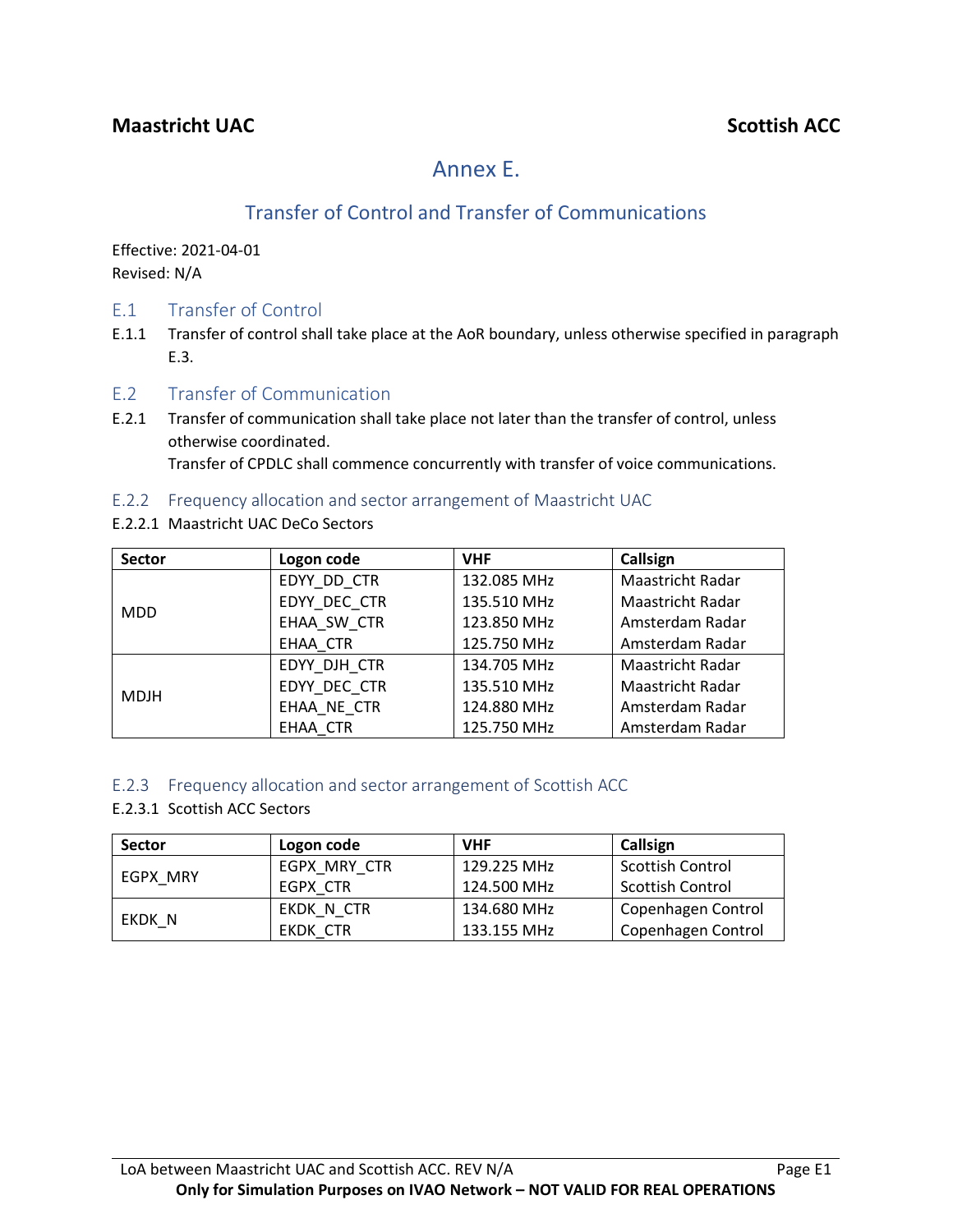E.3 Specific Points for Transfer of Control and Transfer of Communications Not applicable.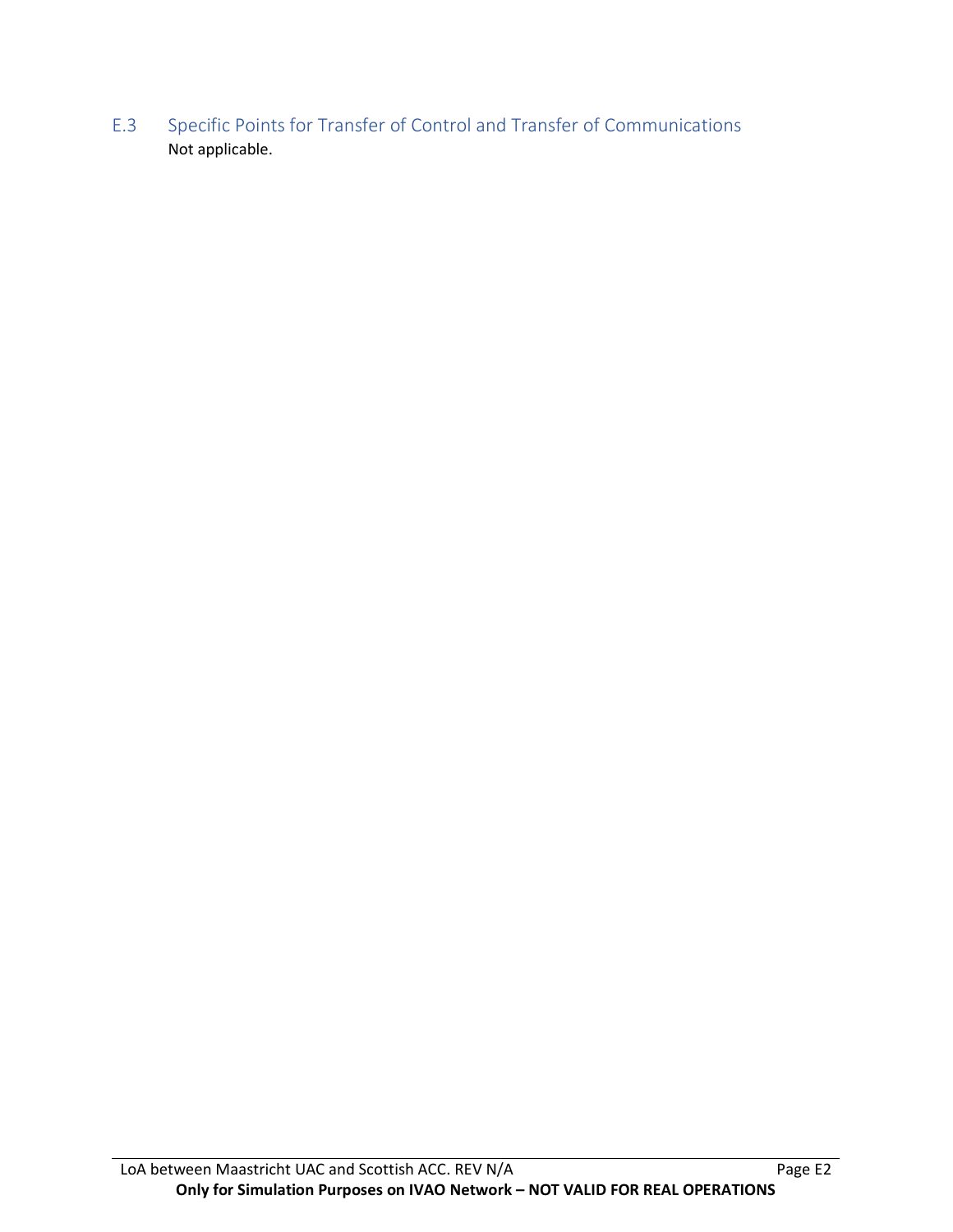# Annex F.

# ATS Surveillance Based Coordination Procedures

Effective: 2021-04-01 Revised: N/A

## F.1 General

- F.1.1 Transfer of identification and transfer of control between Maastricht UAC and Scottish ACC will be subject to the serviceability of the respective surveillance systems.
- F.1.2 In case of any doubt about the identity of an aircraft, nothing in the provisions of this Annex, prevents the use of other methods for the identification of an aircraft.

## F.2 Transfer of Aircraft Identification

- F.2.1 Transfer of aircraft identification between Maastricht UAC and Scottish ACC is normally performed by:
	- notification of A1000, indicating that the Mode S aircraft identification feature transmitted by the transponder has been verified; or
	- if the aircraft identification is not correct or has not been verified, or if the aircraft is not Mode S equipped: by notification of the aircraft discrete SSR code.
- F.2.2 When discrete SSR codes are used for transfer of identification, they shall be assigned in accordance with ORCAM.
- F.2.3 Any change of SSR code by the accepting ATS Unit may only take place after the transfer of control point.
- F.2.4 The accepting ATS Unit shall be notified of any observed irregularity in the operation of SSR transponders or ADS-B transmitters.
- F.2.5 In the event that the accepting ATS unit is unable to process code A1000, it shall immediately advise the transferring ATS unit. Thereafter, unless otherwise coordinated, the transferring ATS unit shall change relevant instances of A1000 to a discrete SSR code determined in accordance with ORCAM.

## F.3 Transfer of Control

- F.3.1 Radar Separation minimum shall be **5** NM.
- F.3.2 A minimum distance of **2.5** NM to the boundary line of responsibility shall be observed when vectoring aircraft, expect when a transfer of radar control has previously been coordinated.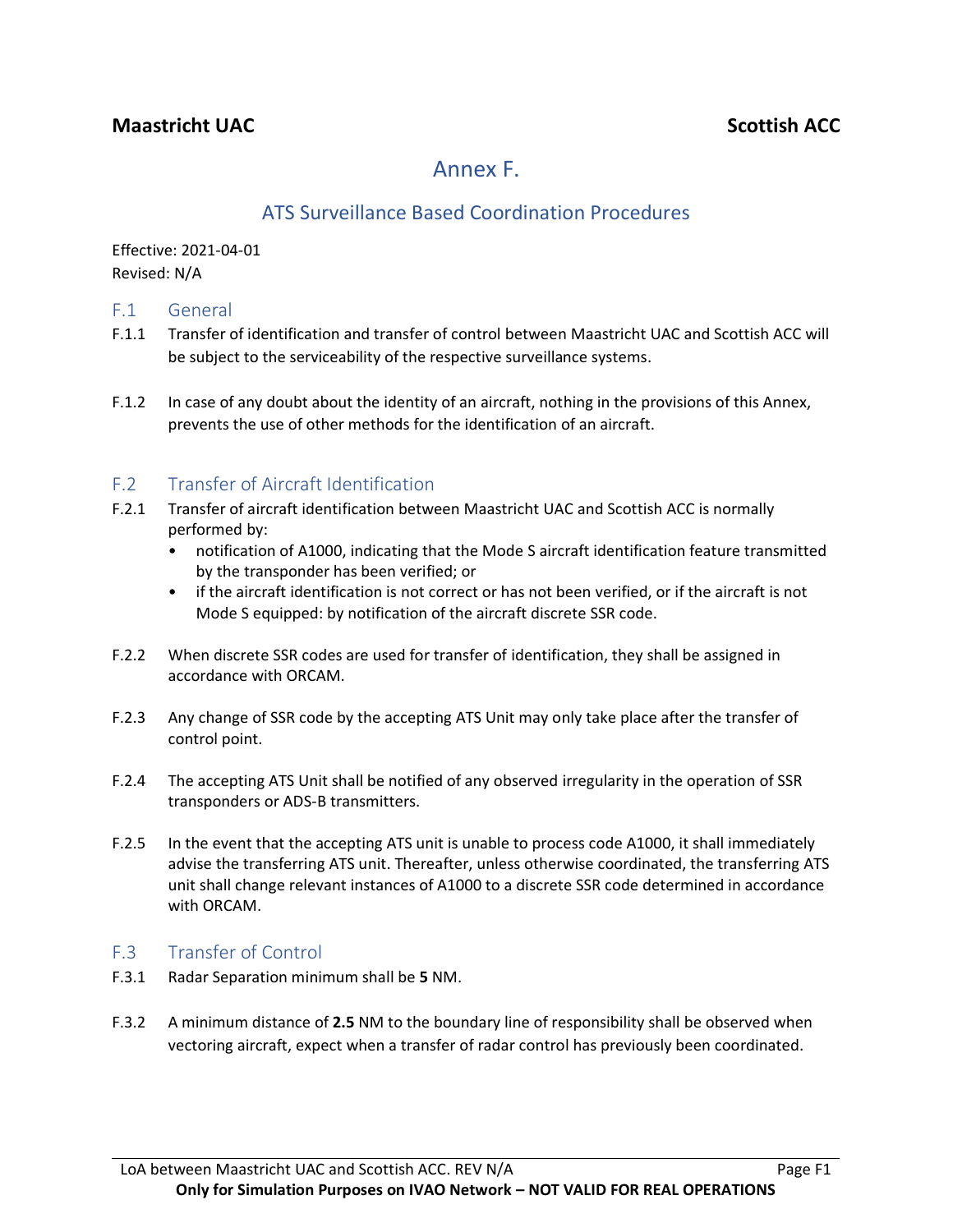## F.3.3 Transfer of Control without systematic use of direct communication (Silent Transfer of Control)

Transfer of control may be effected without systematic use of bi-directional speech facilities provided the minimum distance between successive aircraft about to be transferred is **10** NM and constant or increasing.

F.3.3.1 The transferring controller shall inform the accepting controller of any level, speed or vectoring instructions given to aircraft prior to its transfer and which modify its anticipated flight progress at the point of transfer.

Note: When using Mach-number speed control, pilots concerned shall be instructed to report their assigned machnumber to the accepting ATS Unit upon initial contact.

F.3.3.2 The accepting controller may terminate the silent transfer of control at any time, normally with an advance notice of **10** minutes.

## F.3.4 Transfer of Control with use of direct communication

Transfer of control may be effected with the use of bi-directional speech facilities, provided the minimum distance between the aircraft does not reduce to less than **5** NM, and:

• identification has been transferred to or has been established directly by the accepting controller;

• the accepting controller is informed of any level, speed or vectoring instructions applicable to the aircraft at the point of transfer;

• communication with the aircraft is retained by the transferring controller until the accepting controller has agreed to assume responsibility for providing ATS surveillance service to the aircraft. Thereafter, the aircraft should be instructed to change over to the appropriate frequency and from that point is the responsibility of the accepting controller.